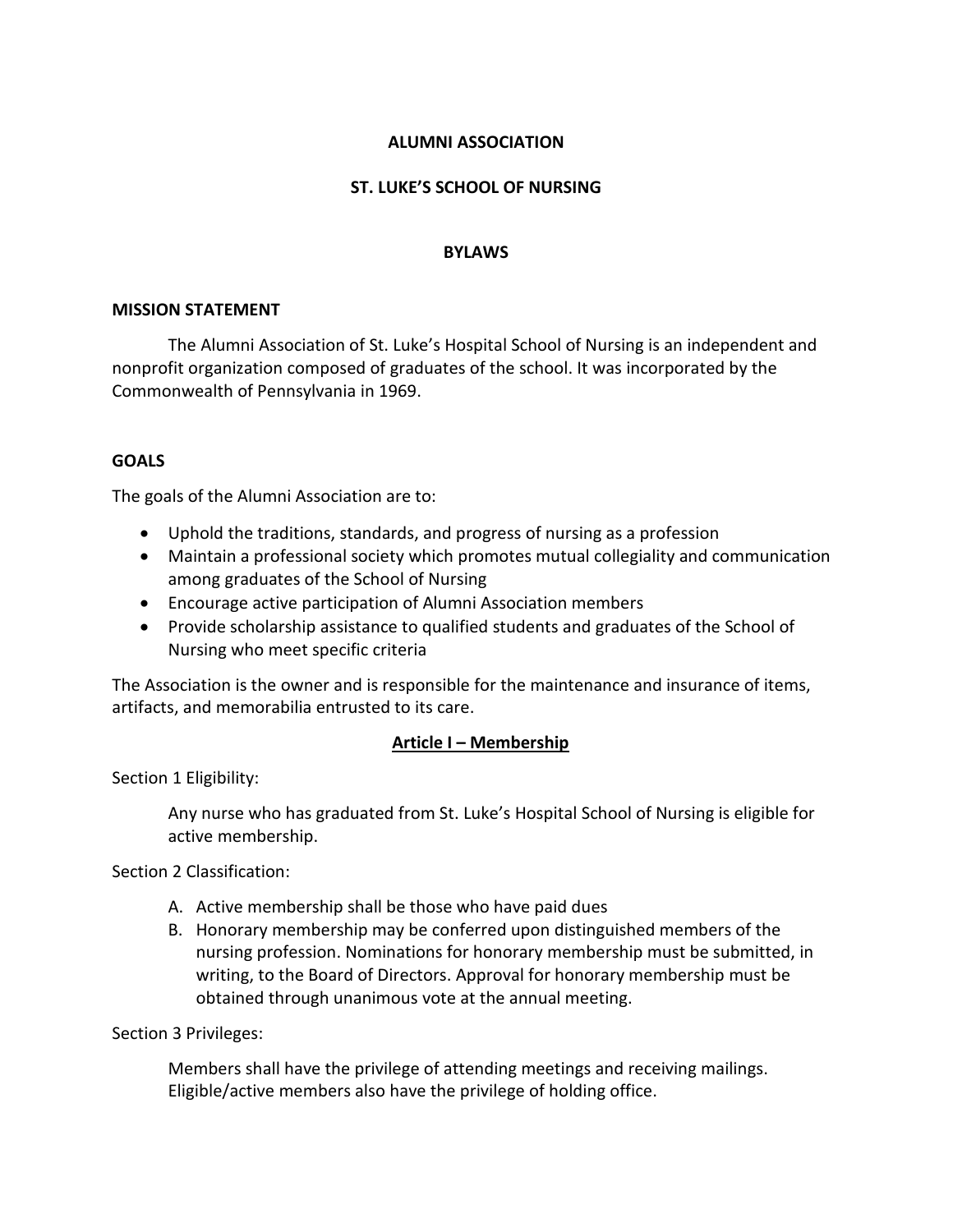Section 4 Forfeiture of Membership:

- A. A member may be dismissed for any act which the Board of Directors deems detrimental to the nursing profession or to the Association, if, after a thorough investigation, the Board is satisfied with the credibility of the charges. An opportunity for a hearing shall be arranged upon written request of said member.
- B. Revocation of certification of licensure by **any** State Board of Licensure shall be just cause for forfeiture of membership.

Section 5 Reinstatement:

Dismissed members may appeal the decision of the Board of Directors only upon written recommendation of ten active members

# **Article II – Nominations and Appointments**

# Section 1

Nominations to the Board of Directors shall be forwarded to the President. Only active members are eligible to serve on the board.

# Section 2

The President will present the nominations to the Board of Directors.

### Section 3

Vacancies in board membership may be filled by appointment by the Board of Directors

# **Article III – Officers and Directors**

# Section 1

The officers of the Association shall consist of a President, a President-Elect, a Recording Secretary, a Corresponding Secretary, and a Treasurer

# Section 2

The Board of Directors shall consist of the officers, defined in Section 1, and a maximum of six members. The retiring President shall automatically become an ex-officio board member for one year. The President-Elect shall automatically become President.

### Section 3

The newly elected members of the Board of Directors shall be installed at the annual meeting.

### Section 4

Resignations from the Board of Directors shall be submitted in writing to the Recording Secretary, who shall present the name to the Board of Directors for action.

### Section 5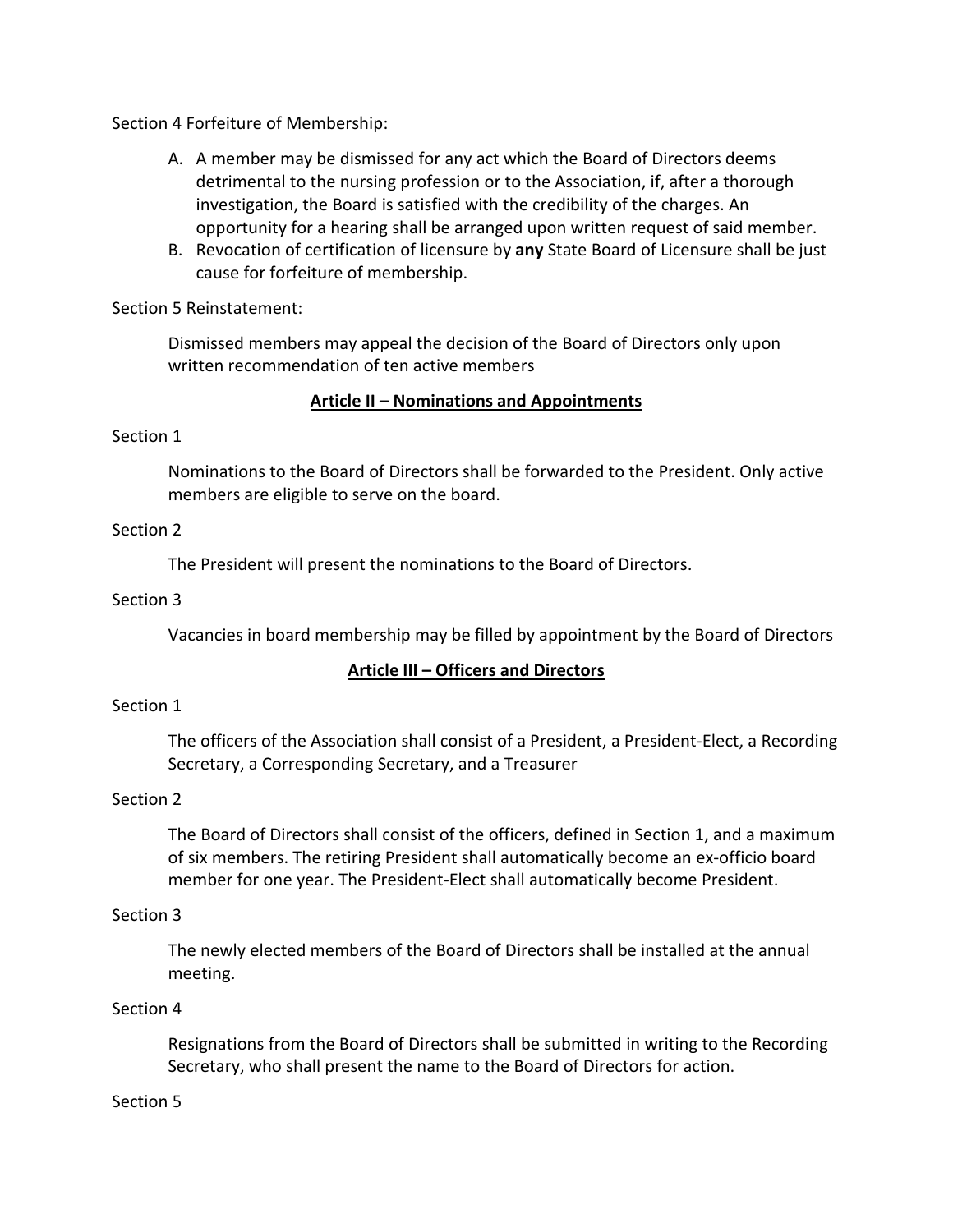In the event the Presidency is vacant, the retiring President shall be asked to serve as acting President for a one year term upon the recommendation of the membership present at the annual meeting. (added October 17, 2002)

# **Article IV – Duties of the Board of Directors**

### Section 1

The President shall:

- A. Preside at all meetings of the Association and the Board of Directors
- B. Approve bills and countersign checks
- C. Perform all duties pertaining to that office

### Section 2

The President-Elect shall:

- A. In the absence or disability of the President, the President-Elect shall perform all duties pertaining to that office
- B. In case of a vacancy or in the event the President is unable to completer her/his elected term, the President-Elect shall succeed at once to the office of President to complete that term. The interim President will then assume her/his designated two year term of Presidency.

### Section 3

The Recording Secretary shall keep a record of the proceedings of the Association and the Board of Directors

### Section 4

The Corresponding Secretary shall attend to all correspondence of the Association. In the absence of the President and the President-Elect, the Corresponding Secretary shall call to order and conduct meetings as needed.

### Section 5

The Treasurer shall be responsible for:

- A. Preparing the yearly budget
- B. Collecting dues
- C. Keeping books of the organization
- D. Disbursing funds at the direction of the Board of Directors
- E. Reporting in detail on the financial condition of the organization at the annual meeting and at such other times as directed.
- F. The Treasurer shall submit her/his account to an auditor at the end of the fiscal year. The auditor will submit a letter to the IRS for Tax Exempt Status.

Section 6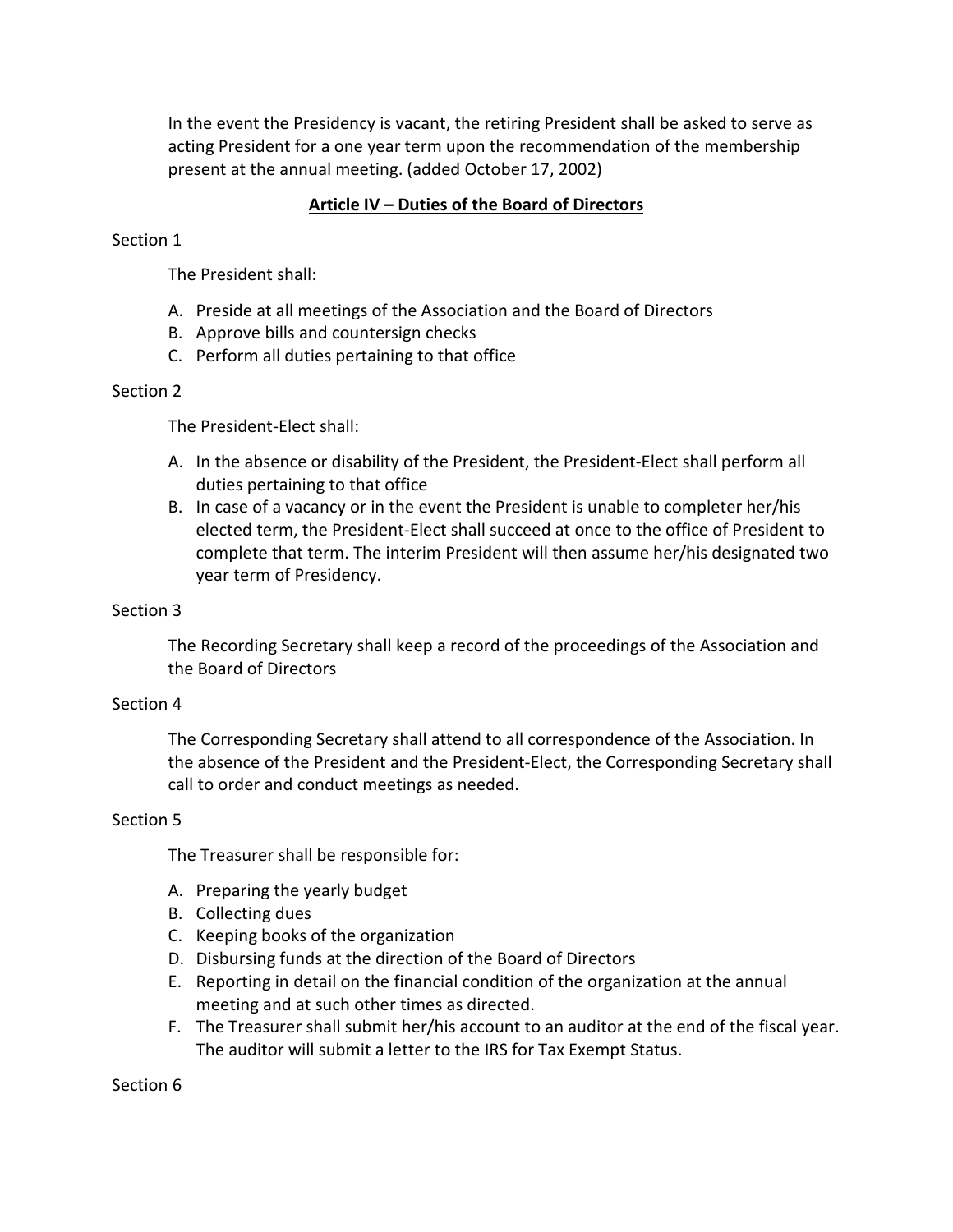The Board of Directors shall supervise and manage the affairs of the Association and fill any vacancy in office

- A. Chairpersons, for the purposes as stated, shall be appointed by the President.
	- Fundraising: investigates, selects, and promotes money-making projects
	- Scholarship Fund: administration of and recommendation to the Board all scholarships or grants for same
	- Historic Preservation: sustains the history of the School and safeguards the artifacts and memorabilia of historic significance entrusted to the Association's care
	- Newsletter: prepares periodic newsletters
- B. Decisions of the committees are subject to the approval of the Board of Directors.

# **Article V – Finance**

Section 1 Dues:

- A. The annual dues of active members shall be in such amount as the Board of Directors may determine.
- B. Annual dues are payable on or before the annual meeting.

Section 2 Fiscal Year:

The fiscal year shall begin on October  $1<sup>st</sup>$  and end on September 30<sup>th</sup>.

Section 3 Audit:

The account of the Association shall be audited annually by an independent C.P.A. chosen by the Board of Directors.

Section 4 Tax Filing:

The above C.P.A. will file the tax exemption letter every year prior to February 15<sup>th</sup>, at the direction of the Treasurer and the President.

Section 5 Bonding:

There shall be bonding of such persons and in such amounts as shall be designated by the Board of Directors.

Section 6 Exemption from Dues:

Members unable to pay annual dues due to illness or disability shall, upon recommendation of the Board of Directors, be exempt from payment.

# **Article VI – Indemnification of Directors, Officers, and Other Authorized Representatives**

Section 1 Scope of Indemnification:

A. General Rule: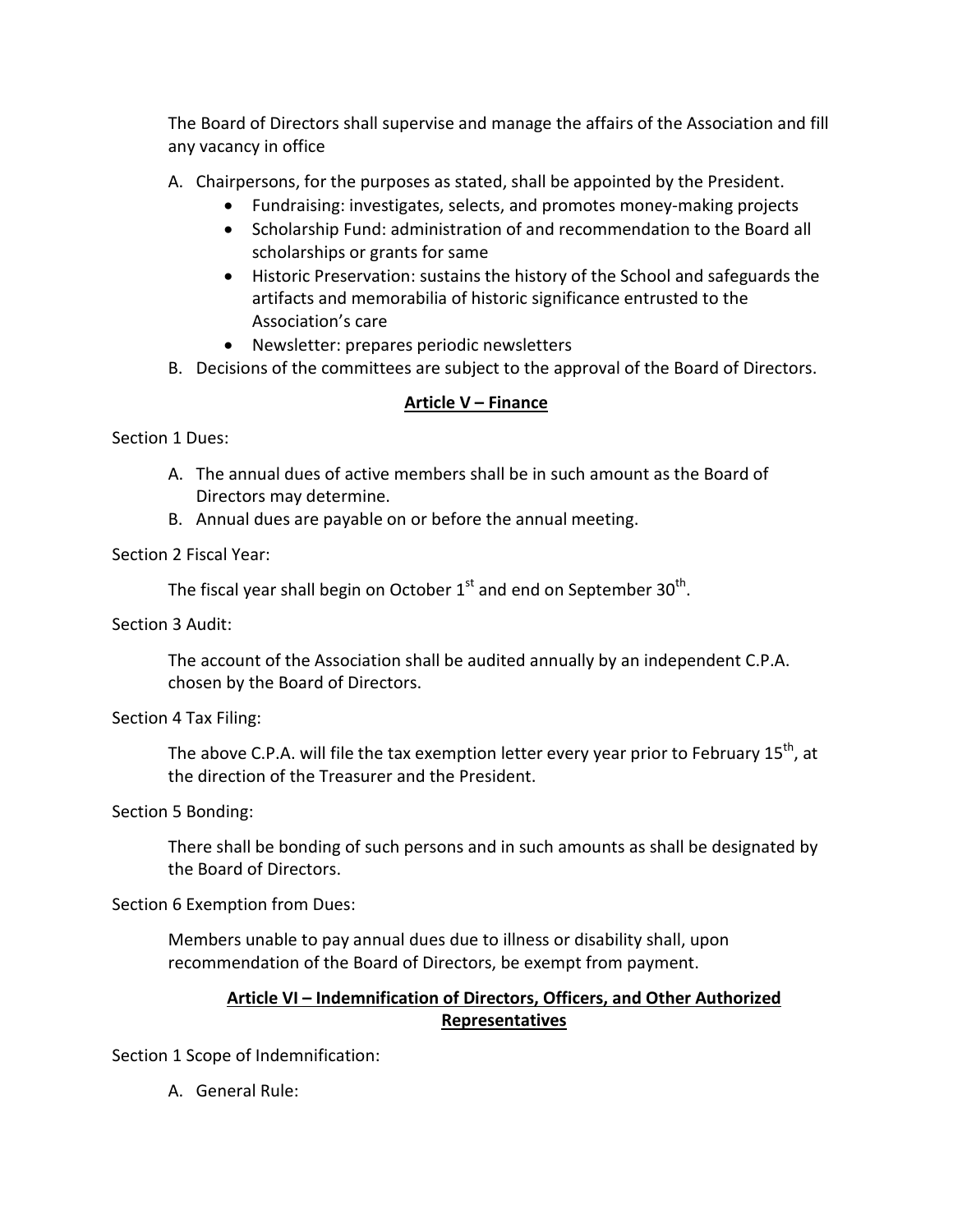The corporation shall indemnify an Indemnified Representative against any liability incurred in connection with any proceeding in which the Indemnified Representative may be involved as a party or otherwise by reason of the fact that such person is or was serving in an indemnified capacity, including, without limitation, liabilities resulting from any actual or alleged breach or neglect of duty, error, misstatement, or misleading statement, negligence, gross negligence, or act giving rise to strict or products liability, except where such indemnification is expressly prohibited by law.

- B. Definitions For purposes of this Article:
	- 1.) "Indemnified Capacity" means any and all past, present, and future service by an Indemnified Representative in one or more capacities as a director, officer, employee, or agent of the corporation, or, at the request of the corporation, as a director, officer, employee, agent, fiduciary or trustee of another corporation, partnership, joint venture, trust, employee benefit plan or other entity or enterprise.
	- 2.) "Indemnified Representative" means any and all directors and officers of the corporation and any other person designated as an indemnified representative by the Board of Directors of the corporation (which may, but need not, include any person serving at the request of the corporation, as a director, officer, employee, agent, fiduciary or trustee of another corporation, partnership, joint venture, trust, employee benefit plan or other entity or enterprise)
	- 3.) "Liability" means any damage, judgment, amount paid in settlement, fine, penalty, punitive damages, excise tax assessed with respect to any employee benefit plan, or cost or expense of any nature (including, without limitation, attorneys' fees and disbursements); and
	- 4.) "Proceeding" means any threatened, pending, or completed action. Suit, appeal, or other proceeding of any nature, whether civil, criminal, administrative, or investigative, whether formal or informal, and whether brought by or in the right of the corporation, a class of its security holders or otherwise.

# **Article VII – Meetings**

### Section 1 Annual Meeting

The annual meeting shall be held on the Saturday closest to the  $18<sup>th</sup>$  of October of each year, in honor of St. Luke's Day. The time and place shall be determined by the Board of Directors. The agenda shall include the review of annual reports, and any other business pertaining to the Association.

### Section 2 Business Meetings

- A. The Board of Directors shall hold a minimum of four business meetings per year.
- B. Attendance at scheduled business meetings is required. Repeated absences from meetings (excused or otherwise) will result in action by the Board of Directors.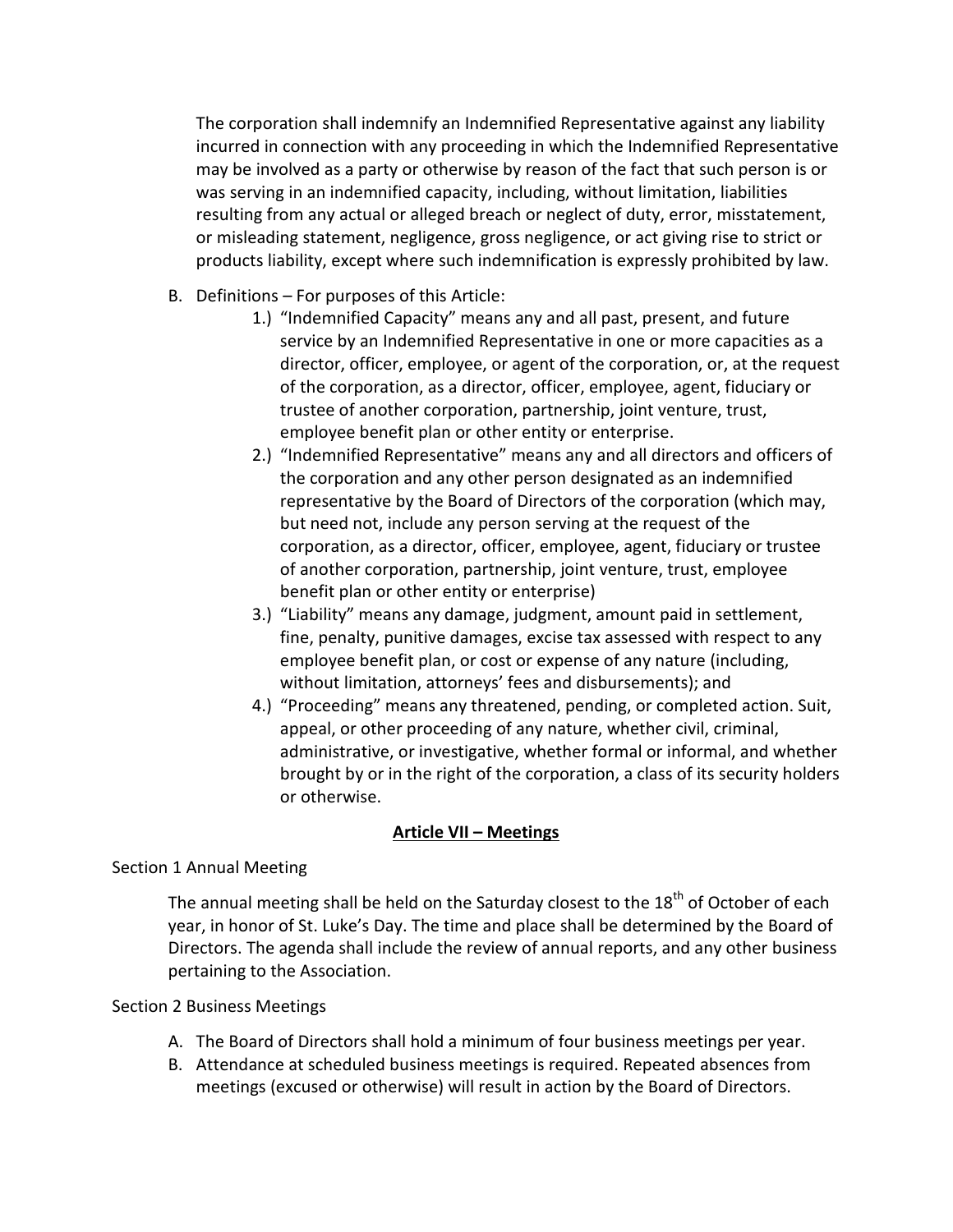Section 3 Special meetings of the Board of Directors may be called by any of the following:

- A. The President; or
- B. Five members of the Board of Directors; or
- C. Fifteen members of the Association The purpose of the meeting shall be specified at the time of the request.

#### Section 4 Quorum

A majority shall constitute a quorum for the Board of Directors meetings.

### **Article VIII – Order of Business**

### Section 1

The order of Business for the annual meeting shall be:

Call to Order

Lighting of the Nightingale Lamp (50 year reunion class member)

Nurse's Prayer

Alma Mater

Moment of Silence

Program of the Day (Guests will be excused prior to the business meeting)

Treasurer's Report

Special Reports

President's Annual Report

Roll Call of Classes

Business

Installation of Officers / Members of the Board

Passing of the Gavel

Adjournment

#### Section 2

All other meetings follow **Robert's Rules of Order, Simplified and Applied, 2001.** This Order of Business may be suspended at any meeting by a two-thirds votes of the members present and voting.

### **Article IX Parliamentary Authority**

Revised **Robert's Rules of Order, sImplified and Applied, 2001** shall be the authority in all cases to which they are applicable.